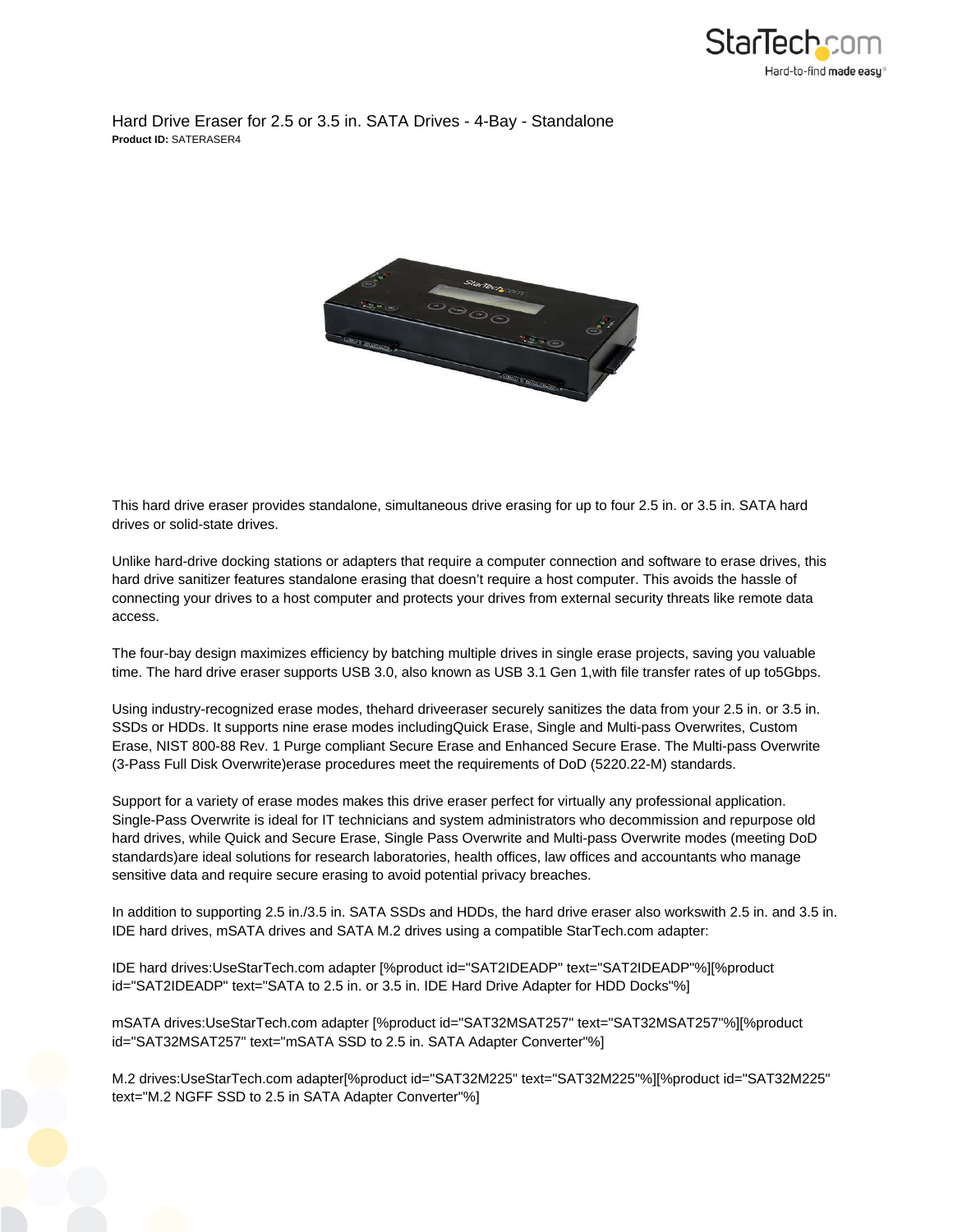

The hard drive eraser features convenient menu navigation that ensures fast and efficient performance, with push-button operation and a built-in LCD display that clearly identifies the erase modes and task status. You can also connect the eraser to a computer to quickly access the drive that's connected to port-1.

To ensure your records are complete for auditing, the hard drive eraser features a 9-pin serial port that can connect to a serial printer to provide on-demand erase logs.

The TAA compliant SATERASER4 is backed by a StarTech.com 2-year warranty and free lifetime technical support.

## **Certifications, Reports and Compatibility**



## **Applications**

- Erase your hard drives before they're decommissioned, to prevent your sensitive data from being recovered
- Clear your hard drives before repurposing them

## **Features**

- Secure, standalone drive erasing for up to four 2.5"/3.5" SATA SSD/HDD drives
- 9 erase modes including: Quick and NIST 800-88 Rev. 1 Purge compliant Secure Erase, Single Pass Overwrite and Multi-pass Overwrites - meets DoD (5220.22-M) standards
- Easy operation with LCD display and push-button navigation
- Built-in 9-pin serial port enables you to print erase logs using a receipt printer
- Supports SATA I and II (up to 3 Gbps)
- TAA compliant
- Plug-and-play installation

• Also supports 2.5" and 3.5" IDE hard drives, mSATA drives and SATA M.2 drives using a compatible StarTech.com adapter

| <b>Hardware</b>    | Warranty                      | 2 Years            |
|--------------------|-------------------------------|--------------------|
|                    | Interface                     | <b>USB 3.0</b>     |
|                    | <b>Bus Type</b>               | <b>USB 3.0</b>     |
|                    | <b>Number of Drives</b>       | 4                  |
|                    | <b>Drive Size</b>             | 2.5in & 3.5in      |
|                    | Compatible Drive Types        | <b>SATA</b>        |
| <b>Performance</b> | Maximum Data Transfer<br>Rate | 3Gbps              |
|                    | Type and Rate                 | USB 3.0 - 5 Gbit/s |
|                    |                               | SATA II (3 Gbps)   |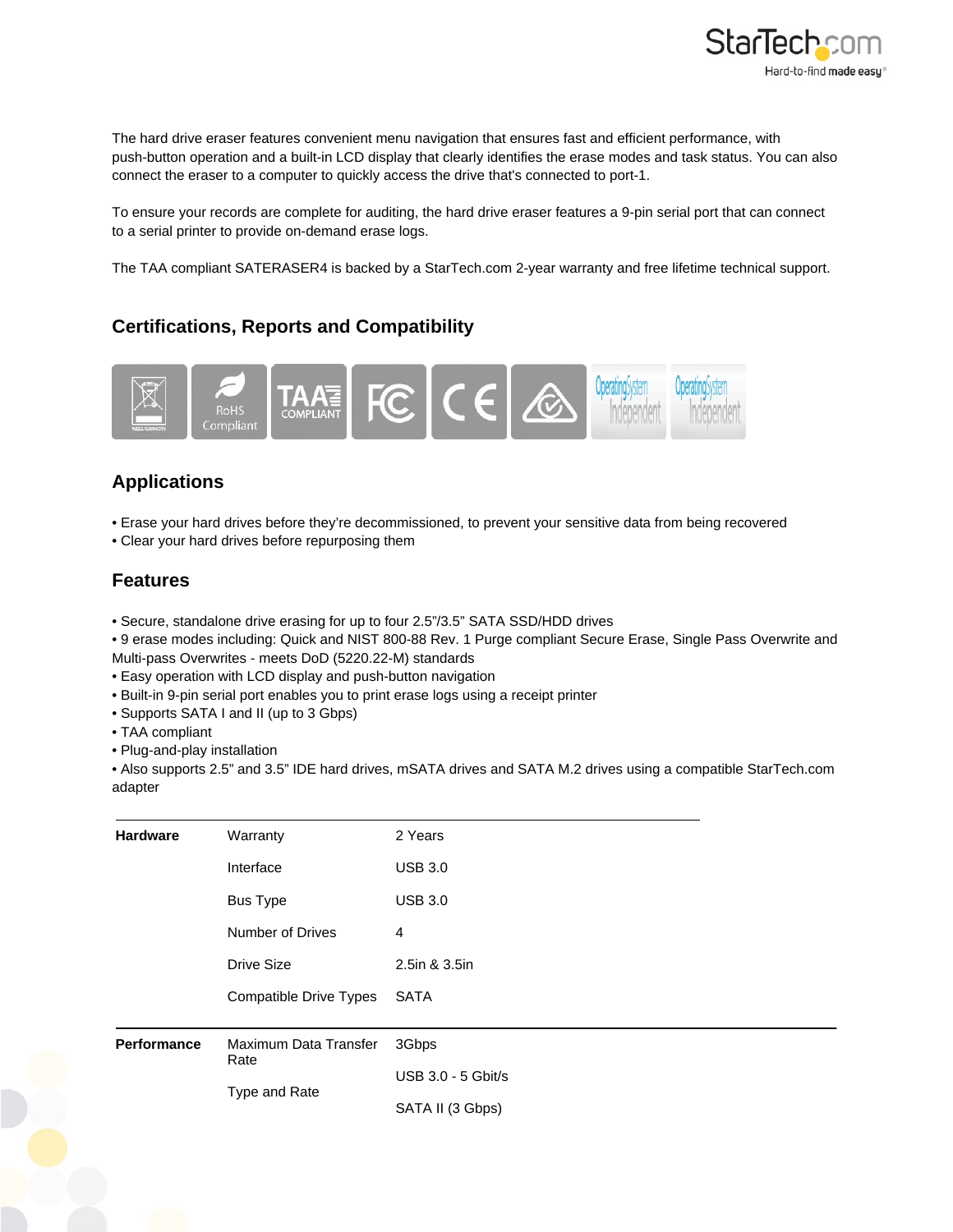

|                                               | Type and Rate                                    |                                                                                                                                                                                                                                     |
|-----------------------------------------------|--------------------------------------------------|-------------------------------------------------------------------------------------------------------------------------------------------------------------------------------------------------------------------------------------|
|                                               | Erase Modes                                      | <b>Quick Erase</b>                                                                                                                                                                                                                  |
|                                               | Erase Modes                                      | 1-Pass Overwrite (NIST SP 800-88 Rev 1 - Clear)                                                                                                                                                                                     |
|                                               | Erase Modes                                      | 3-Pass Overwrite                                                                                                                                                                                                                    |
| Erase Modes<br>Erase Modes                    |                                                  | 7-Pass Overwrite                                                                                                                                                                                                                    |
|                                               |                                                  | <b>Custom Erase</b>                                                                                                                                                                                                                 |
|                                               | Erase Modes<br>Erase Modes<br>Max Drive Capacity | Secure Erase (NIST SP 800-88 Rev 1 - Purge)                                                                                                                                                                                         |
|                                               |                                                  | Enhanced Secure Erase (NIST SP 800-88 Rev 1 - Purge)                                                                                                                                                                                |
|                                               |                                                  | Currently tested with up to 10TB 7200 RPM                                                                                                                                                                                           |
|                                               | Hot Swap Capability                              | Yes                                                                                                                                                                                                                                 |
| Connector(s)                                  | <b>Drive Connectors</b>                          | SATA Data & Power Combo (7+15 pin)                                                                                                                                                                                                  |
|                                               | <b>Host Connectors</b>                           | USB Type-B (9 pin) USB 3.0                                                                                                                                                                                                          |
|                                               | Other Interface(s)                               | DB 9-pin Serial                                                                                                                                                                                                                     |
| <b>Software</b>                               | OS Compatibility                                 | OS independent; No software or drivers required                                                                                                                                                                                     |
| <b>Special Notes /</b><br><b>Requirements</b> | <b>Note</b><br><b>Note</b>                       | If you connect this adapter to your computer, only the hard drive<br>connected to port-1 can be accessed<br>Receipt printing through the RS232 serial port requires a printer which<br>supports the ESC/P printer control language. |
| <b>Indicators</b>                             | <b>LED</b> Indicators                            | 2-Line LCD display on top                                                                                                                                                                                                           |
|                                               | <b>LED</b> Indicators                            | Power LED                                                                                                                                                                                                                           |
|                                               | <b>LED</b> Indicators                            | <b>Activity LED</b>                                                                                                                                                                                                                 |
|                                               | <b>LED Indicators</b>                            | <b>HPA/DCO Detect LED</b>                                                                                                                                                                                                           |
| <b>Power</b>                                  | Power Source                                     | AC Adapter Included                                                                                                                                                                                                                 |
|                                               | Input Voltage                                    | 100 - 240 AC                                                                                                                                                                                                                        |
|                                               | Input Current                                    | 1.2A                                                                                                                                                                                                                                |
|                                               | Output Voltage                                   | 12V DC                                                                                                                                                                                                                              |
|                                               | <b>Output Current</b>                            | 7 A                                                                                                                                                                                                                                 |
|                                               | <b>Center Tip Polarity</b>                       | Positive                                                                                                                                                                                                                            |
|                                               | Plug Type                                        | M                                                                                                                                                                                                                                   |
|                                               | Power Consumption (In                            | 84 W                                                                                                                                                                                                                                |